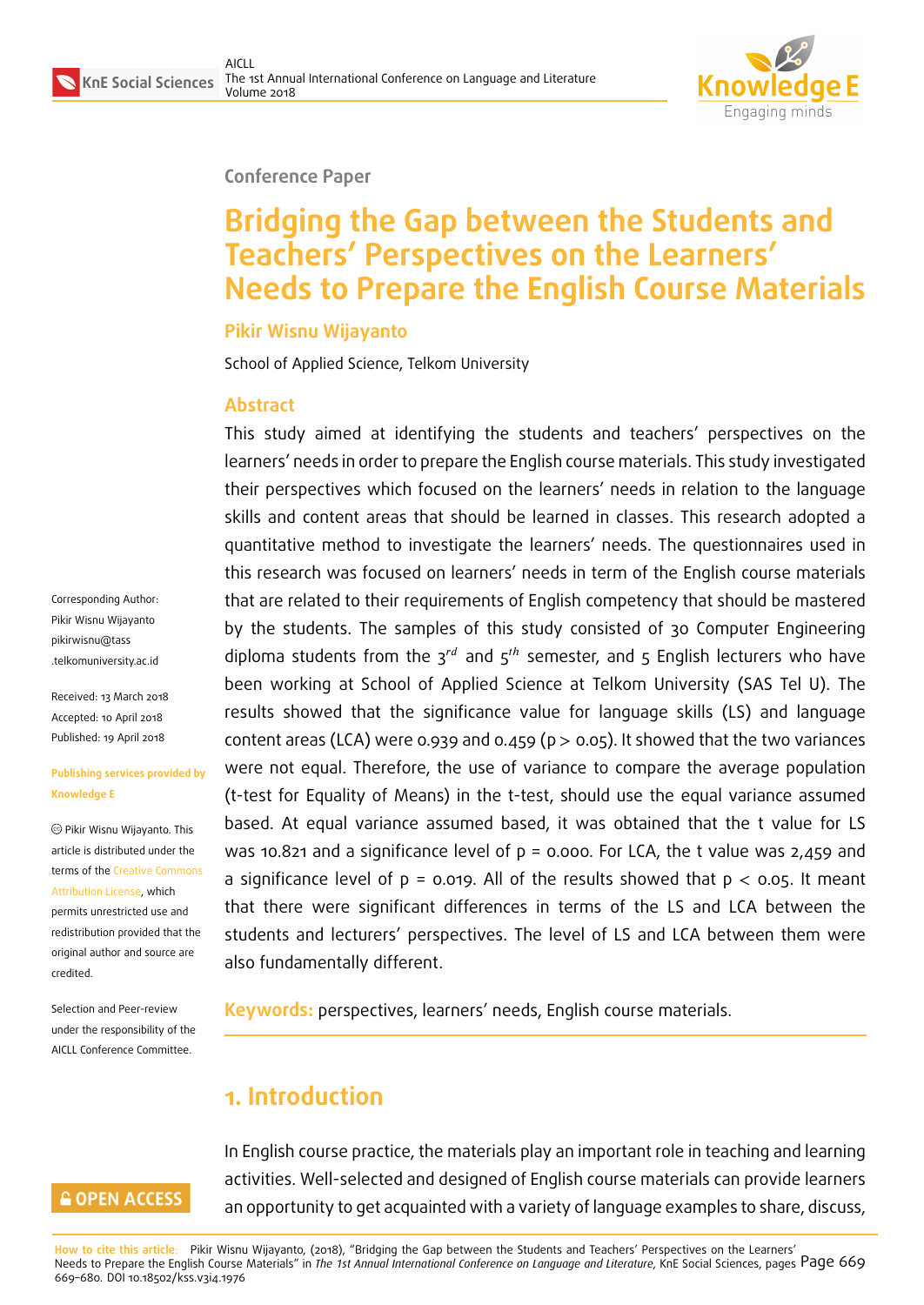

write, scrutinize and use language structures and vocabulary that does not follow a rigid arrangement.

There are some challenges to prepare the English course materials, such as to investigate, identify, select, create, modify and develop the materials which are appropriate to the learners' needs. One of the most difficult problems concerning English course materials preparation is that the materials should be exclusively or primarily subject specific. It is also hard to identify the learners' needs, wants and interests to learn based on their knowledge and experiences they have. Most of them have different needs, wants, and interests and those things could influence their motivation in the learning process or activity. In other words, in preparing the English course materials, they should emphasize the awareness the learners' needs. As Basturkmen (2010) stated that all contributors should investigate the learners' needs as a prerequisite in order to develop an effective and successful teaching and learning syllabus in various fields of language learning. Therefore, the preparation of English language course is essential for facilitating the learners to improve the particular proficiency they need, and to be fully carrying out the performers in the perspectives they want.

By having the appropriate objectives based on the learners' needs in teaching and learning process, teachers can develop or select the English materials for the learners in order to achieve the objectives and fulfil the learners' needs. Moreover, English course materials could fulfill a students' need in applying the English language proficiency in their life and in their learning activities in order to reach a satisfactory level in their specialist subject studies in science and technology area. As Mansouri (2010) stated that the students who are learning English for the purposes of studying science and technology are expected to have a high degree of motivation if the materials they are using in their English language courses have a scientific and technological content and exhibit the distinctive features of science and technology. Wijayanto (2017) also said that the students need to learn English and gain adequate knowledge to practice it in their own subject areas and for their real life. It is hoped that if they have studied English during their universities years, it would be easy for them to adapt to their work conditions and would be easily employed in industries.

The students of School of Applied Science of Telkom University (SAS Tel U) are expected to have English proficiencies in relation to communication skills in a global standard. It is hoped that they can contribute to the development of the nation directly, and compete in the global marketplace. They learn English to gain and develop the appropriate knowledge and skills through English. This research aims to identify the Computer Engineering students and English lecturers' perspectives on the learners' needs in order to prepare the English course materials. The identification is done by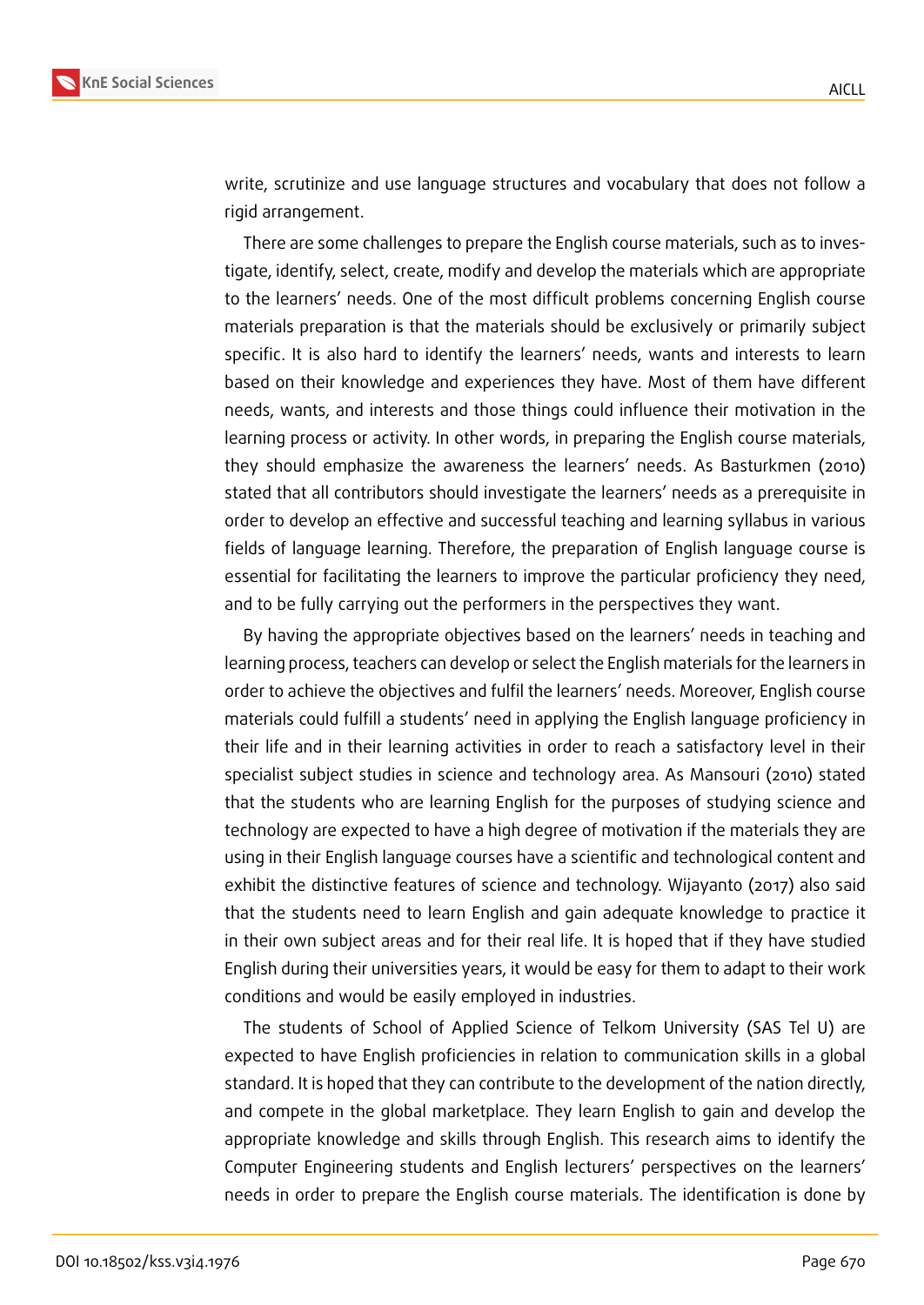

investigating their perspective which focused on the learners' needs in term of the English course materials. Hopefully, this research would help the learners to practice the theory of the course for their studies related to communication activities performance and in their real work context as IT specialists in the future. The findings of this research could also become "a grand design' for the English practitioners with a clearer view in preparing the English course materials.

## **2. Literature Review**

Focusing on the students' needs in preparing and designing the English course materials is a challenging job. Hutchinson and Waters (2010) have classified needs into *necessities, wants and lacks*. In their classification, *necessities* are focused on the demands of the target situations. Then, *lacks* that refer to the gap between learner's existing language proficiency and the needed target situation language needs, and *wants* that are related to learners' view on what their needs are.

Al-Tamimi and Shuib (2010) suggested that when designing the English language course, the teachers should take into consideration learners' needs by focusing on all the language skills, especially in speaking and listening. Then, the syllabus should also match what the students learn in their academic with what they will face in professional domains. Then, Nour El-Imane (2013) stated that the appropriate materials will help students enhance their level and as an attempt on facing the challenge to prepare the tailor-made subject-specific materials for them. Related to the materials' appropriateness, Nawangsari (2014) stated that the materials should fulfil four aspects of appropriateness namely appropriateness of the content, the language, the presentation, and layout. Therefore, observation and needs analysis should be conducted before developing appropriate materials for students in order to identify the students target needs and learning needs as needs analysis is an important element in material development. Lesiak-Bielawska (2015) contended that well-prepared materials will be a vital component of English course practice. He also stated that designing them from scratch is the best view if all else fails, and making an endeavor at the choice of appropriate materials is essential.

# **3. Research Method**

This study adopted a quantitative method to investigate the learners' needs viewed from the students and lecturers' perspectives to prepare the English course materials for the Computer Engineering students at Telkom University. Cohen et al. (2011)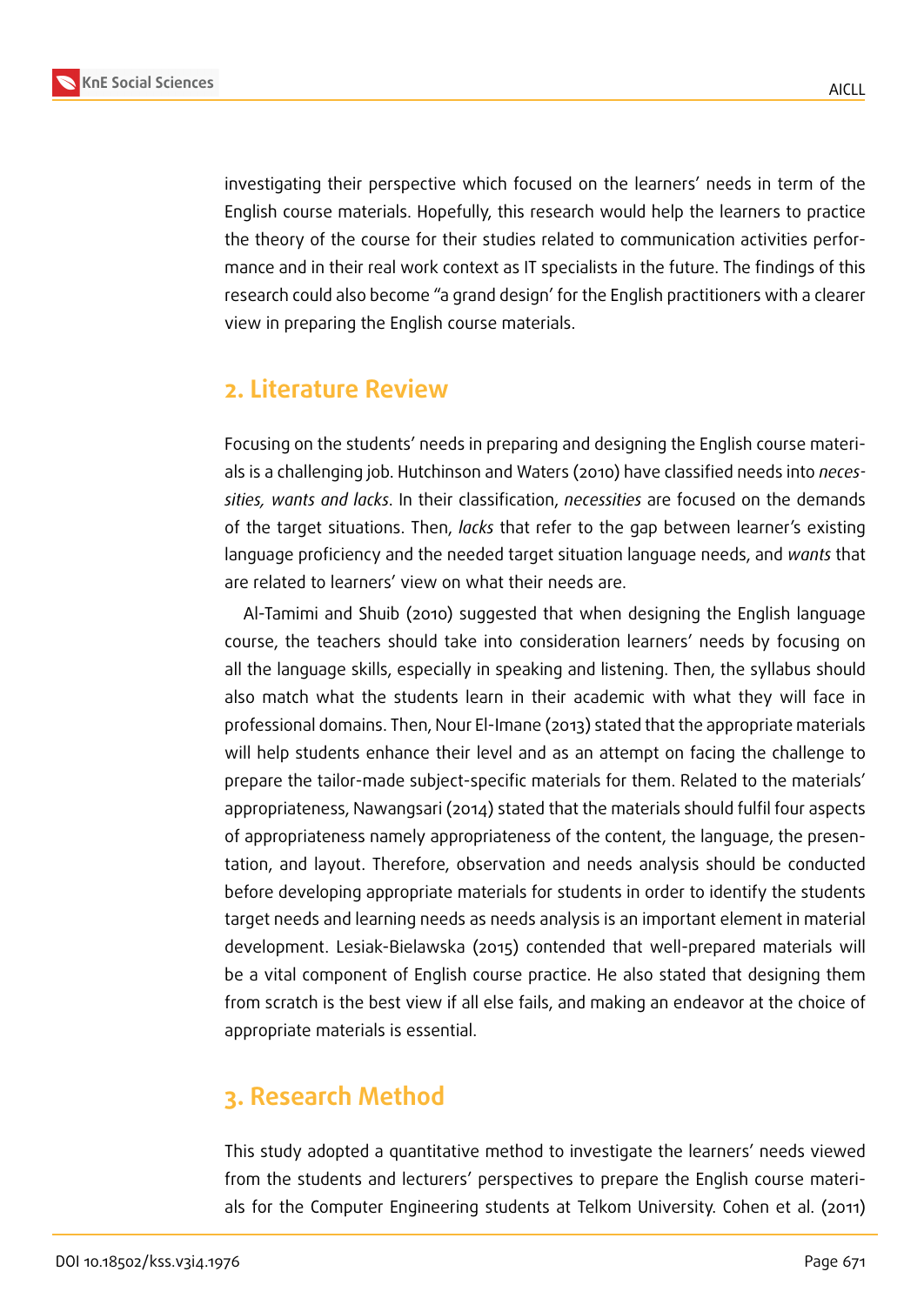

recommended the purpose of quantitative research is to test a theory or check a claim. In order to be as objective as possible, this research tries to minimize any effect that their own particular beliefs, values, and opinions might have on the information. In this research, the questionnaires used in this research was focused on learners' needs in term of the English course materials that are related to their requirements of English competency that should be mastered by the Computer Engineering students. The samples of this study consisted of 30 Computer Engineering diploma students from the  $3^{rd}$  and  $5^{th}$  semester, and  $5$  English lecturers who have been working at SAS Tel U for 2 years or more.

This research also used *t-test* analysis Levene's Test for Equality of Variances to determine the gap perspectives between the Computer Engineering students and lecturers on language skills (LS) and language content areas (LCA). The used of *t-test* analysis of Levene's Test for Equality of Variances was for determining the gap between the Computer Engineering students and lecturers' perspectives on language skills and language content areas. The author used the questions on the list of the questionnaire to review the data processing quantitative and comparative test data. The lists of questions related to the learners' information of English proficiency in term of the LS & LCA. To review the data processing quantitative and comparative test data, the author used the questions on the list of the questionnaire related to the learners' information of English skills that the learners most likely to use now, and want or need to study. Then the author also identified the similarities and differences between the students and lecturers' perspectives in term of the learners' needs of English course materials.

### **4. Discussion**

There were several gaps between the Computer Engineering Students and English Lecturers related to the learners' needs of English proficiency in term of the English language skills (LS) and content areas (LCA). The below tables showed the different perspectives between the students and lecturers related to the learners' information of English skills and content areas that the learners most likely to use now, and want or need to study.

### **4.1. T-test of language skills**

For language skills, based on the calculations results of the different test of the two average data presented in table 2 above, it could be seen that in the column Levene's Test for Equality of Variances had a significance value of 0.939 ( $p > 0.05$ ). It showed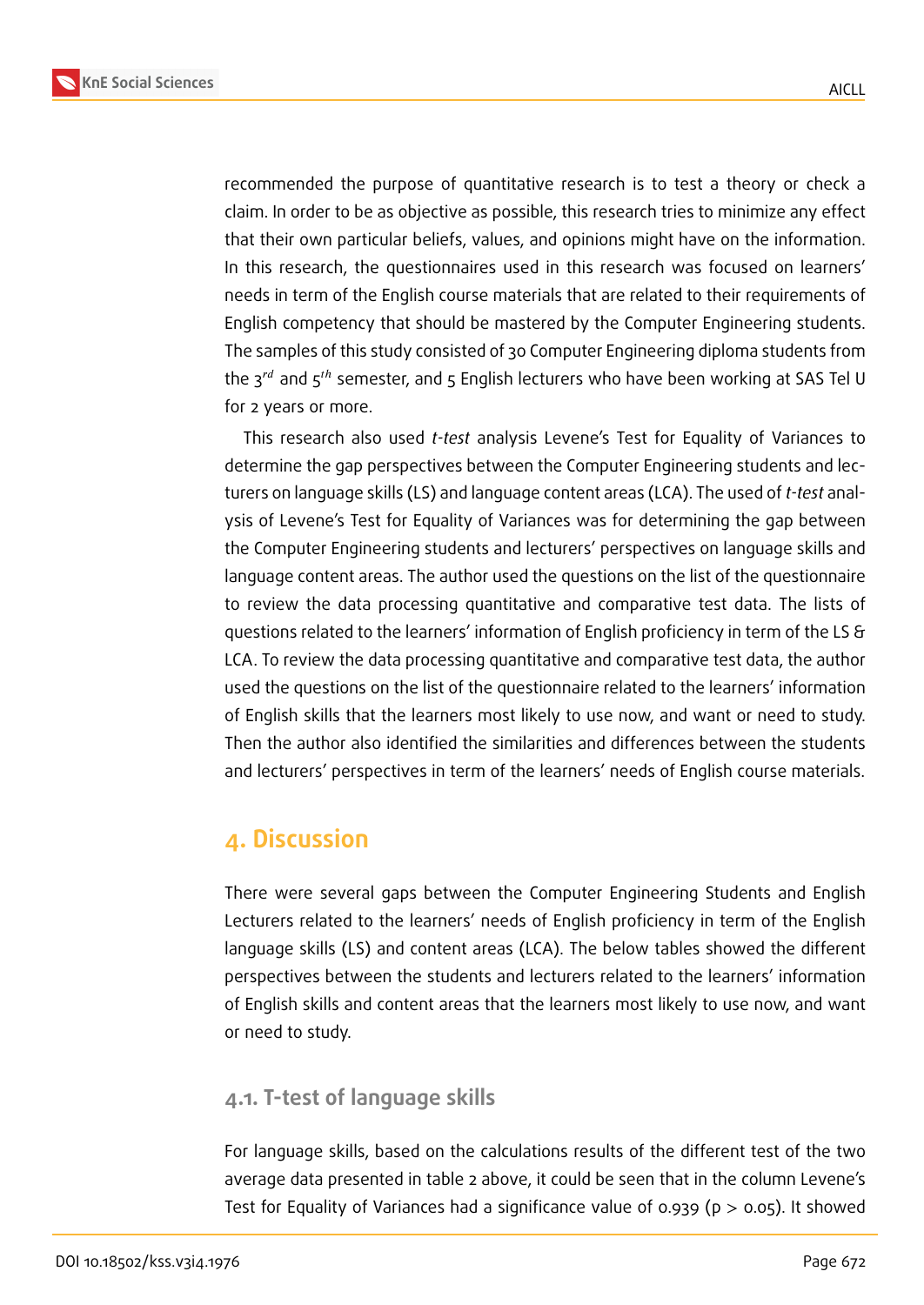

|      | Group                            | N  | Mean     | Std.<br><b>Deviation</b> | <b>Std. Error</b><br>Mean |
|------|----------------------------------|----|----------|--------------------------|---------------------------|
| Mark | English Lecturers                | 5  | 101.8000 | 4.76445                  | 2.13073                   |
|      | Computer Engineering<br>Students | 30 | 77.1667  | 4.70571                  | .85914                    |

Table 1: Group Statistic of the Computer Engineering Students and English Lecturers.

Table 2: Independent Samples T-Test for Equality of Means of the Computer Engineering Students and English Lecturers' Perspectives on the Learners' Needs in relation to the language skills.

|      |                                      | of Variances | Levene's Test<br>for Equality |        |       | t-test for Equality of Means |                                                       |                |                   |            |
|------|--------------------------------------|--------------|-------------------------------|--------|-------|------------------------------|-------------------------------------------------------|----------------|-------------------|------------|
|      |                                      | F            | Sig.                          | t      | df    | Sig. (2-                     | Mean<br>tailed) Difference Difference Interval of the | Std. Error 95% | Difference        | Confidence |
|      |                                      |              |                               |        |       |                              |                                                       |                | Lower             | Upper      |
| Mark | Equal<br>variances<br>assumed        | .006         | .939                          | 10.821 | 33    | .000                         | 24.63333                                              | 2.27653        | 20.00170 29.26497 |            |
|      | Equal<br>variances<br>not<br>assumed |              |                               | 10.722 | 5.387 | .000                         | 24.63333                                              | 2.29742        | 18.85292 30.41375 |            |

that the two variances were not equal. Therefore, the use of variance to compare the average population (*t-test for Equality of Means*) in the *t-test* testing, should use *the equal variance assumed* based. At *equal variance assumed*, it was obtained that the *t* value was 10.821 and a significance level of *p* = 0.000. The results showed that *p* < 0.05, it meant that there were the differences perspectives in language skills (LS) between the English Lecturers and Computer Engineering Students. It could be said that the level of LS between the English Lecturers and Computer Engineering Students were fundamentally different.

### **4.2. T-test of language content areas**

Table 3: Group Statistic of the Computer Engineering Students and English Lecturers.

|      | Group                               | N  | Mean    | <b>Std. Deviation</b> | <b>Std. Error Mean</b> |
|------|-------------------------------------|----|---------|-----------------------|------------------------|
| Mark | English Lecturers                   |    | 10.6000 | 1.67332               | .74833                 |
|      | Computer<br>Engineering<br>Students | 30 | 7.9667  | 2.28161               | .41656                 |

For language content areas, based on the calculations results of the different test of the two average data presented in the table above, it could be seen that in the column Levene's Test for Equality of Variances had a significance value of 0,459 ( $p > 0.05$ ). It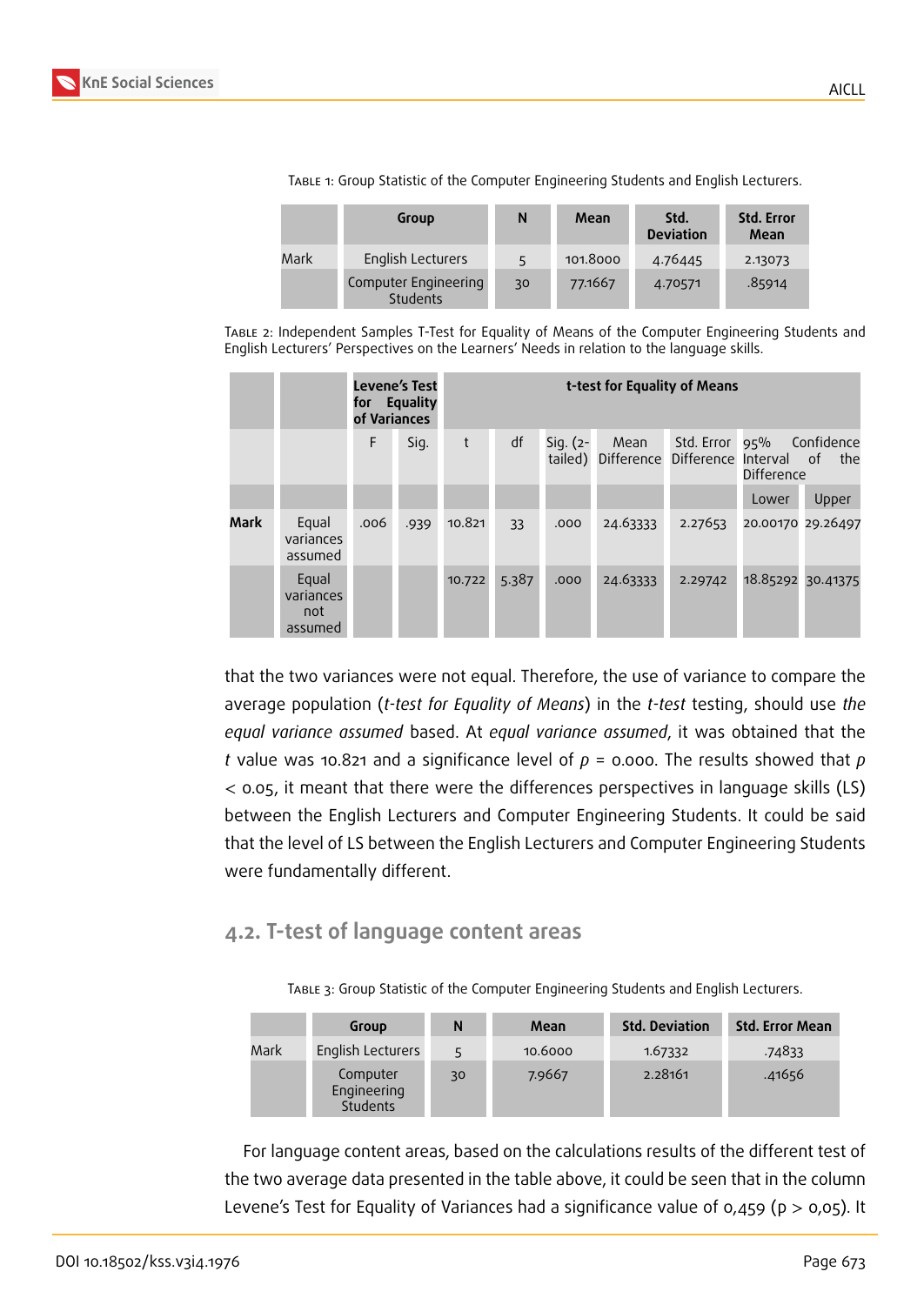**Mark** Equ

varian assur

**Equal** variances not assumed

|                   | indent Samples Thest for Equality of Means of the Computer Enqineering Students and<br>s' Perspectives on the Learners' Needs in relation to the language content areas. |                               |                              |    |             |                                                   |                           |            |         |
|-------------------|--------------------------------------------------------------------------------------------------------------------------------------------------------------------------|-------------------------------|------------------------------|----|-------------|---------------------------------------------------|---------------------------|------------|---------|
|                   | of Variances                                                                                                                                                             | Levene's Test<br>for Equality | t-test for Equality of Means |    |             |                                                   |                           |            |         |
|                   | F                                                                                                                                                                        | Sig.                          | t                            | df | $Sig. (2 -$ | Mean<br>tailed) Difference Difference Interval of | Std. Error 95% Confidence | Difference | the     |
|                   |                                                                                                                                                                          |                               |                              |    |             |                                                   |                           | Lower      | Upper   |
| al<br>ices<br>ned | .562                                                                                                                                                                     | .459                          | 2.459                        | 33 | .019        | 2.63333                                           | 1.07081                   | .45476     | 4.81191 |

3.075 6.773 .019 2.63333 .85646 .59430 4.67236

Table 4: Independent Samples T-Test for Equality of Means of the Computer Engineering Students and English Lecturer

showed that the two variances are not equal. Therefore, the use of variance to compare the average population (*t-test for Equality of Means*) in the *t-test* testing, should use *the equal variance assumed* based. At *equal variance assumed*, it was obtained that the *t* value was 2,459 and a significance level of  $p = 0.019$ . The results showed that  $p <$ 0.05, it meant that there were the differences perspectives in language content areas (LCA) between the English Lecturers and Computer Engineering Students. It could be said that the level of language content areas (LCA) between the English Lecturers and Computer Engineering Students were fundamentally different.

### **4.3. English language skills that the learners most likely to use now**

In English language skills that the learners most likely to use, there were similarities and differences perspectives between the students and lecturers'. The explanation of the range numbers of the choices is explained as the frequency of the language skills which are given in the classroom. It is noted that 1: rarely, 2: sometimes, and 3: often. The similarities and differences were explained as follow.

|              | 63%<br>36%<br>1%       | 56%<br>36%<br>8%                |
|--------------|------------------------|---------------------------------|
|              | Students' Perspectives | English Lecturers' Perspectives |
| 1. rarely    | 63%                    | 8%                              |
| 2. sometimes | 36%                    | 56%                             |
| 3. often     | 1%                     | 36%                             |

The English language skills that the learners most likely use now - Listening skill

<span id="page-5-0"></span>**Figure** 1: The students and lecturers' perspectives on the listening skill that most likely to use now.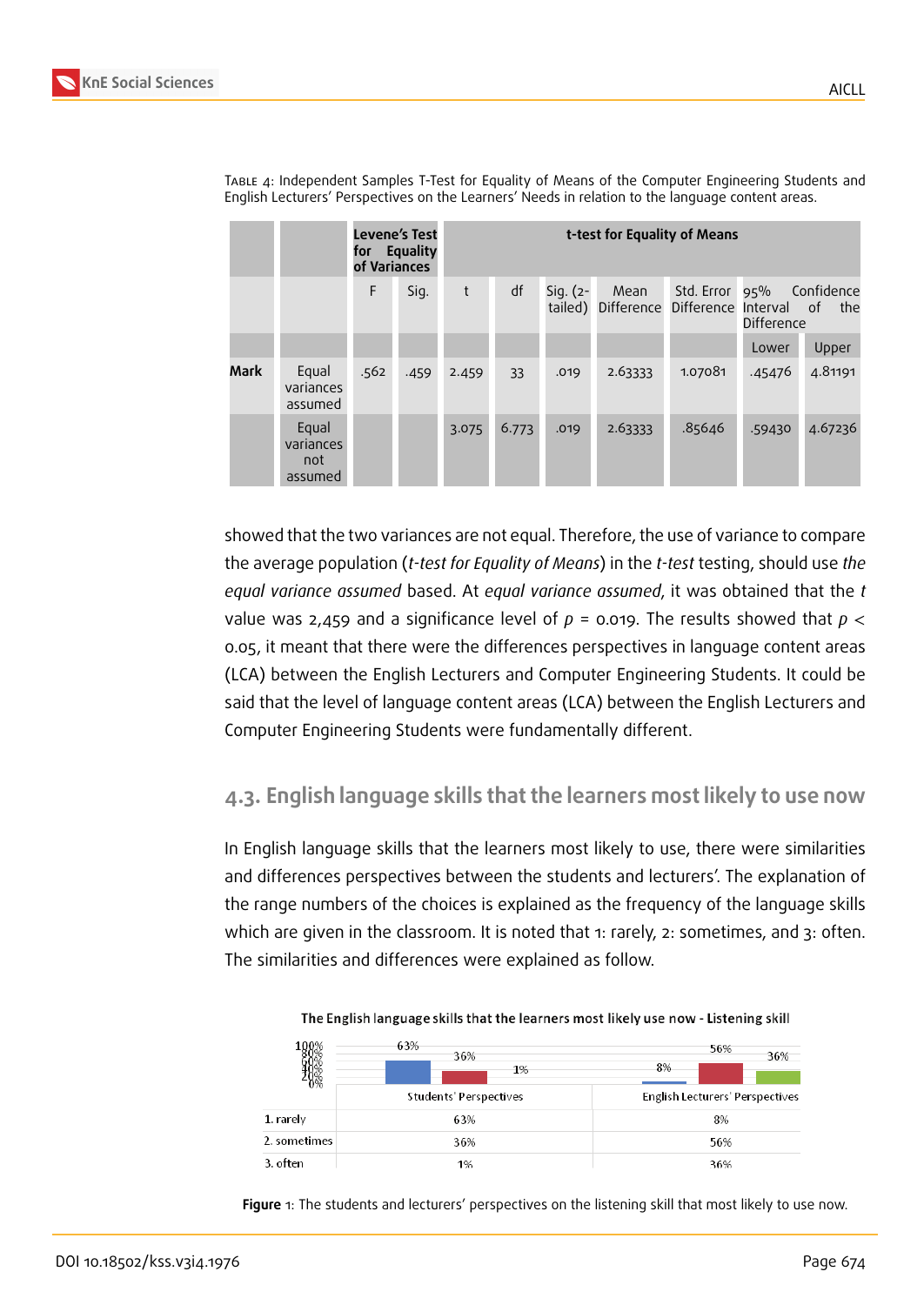Based on Figure 1 above, the students and lectures had different perspectives on the listening activities that most likely to use. The students stated that they rarely use the listening activities in class. However, the lecturers stated that the sometimes give those activities to [th](#page-5-0)e students. It could be said that the perspectives between the lecturers and students related to the listening skill that the learners most likely to use were significantly different.

| $^{100\%}_{80\%}$        | 83%                    | 56%                                    |  |  |
|--------------------------|------------------------|----------------------------------------|--|--|
| $50\%$<br><sup>20%</sup> | 17%<br>0%              | 28%<br>16%                             |  |  |
|                          | Students' Perspectives | <b>English Lecturers' Perspectives</b> |  |  |
| 1. rarely                | 83%                    | 16%                                    |  |  |
| 2. sometimes             | 17%                    | 56%                                    |  |  |
| 3. often                 | 0%                     | 28%                                    |  |  |

**Figure** 2: The students and perspectives on the speaking skill that most likely to use now.

In speaking skill activities, there were also the significant different in the students and lecturers' perspectives. Most of the students stated that they rarely practice those kinds of activities, while the lectures stated that they sometimes or even often ask the students to practice those speaking activities.

The English language skills that the learners most likely use now - Reading skill

| 100%<br>40%<br>$\substack{0\% \\ 0\%}$ | 65%<br>35%<br>0%              | 60%<br>32%<br>8%                       |
|----------------------------------------|-------------------------------|----------------------------------------|
|                                        | <b>Students' Perspectives</b> | <b>English Lecturers' Perspectives</b> |
| 1. rarely                              | 65%                           | 60%                                    |
| 2. sometimes                           | 35%                           | 32%                                    |
| 3. often                               | 0%                            | 8%                                     |

**Figure** 3: The students and lecturers' perspectives on the reading skill that most likely to use now.

<span id="page-6-0"></span>In reading skill, as illustrated in Figure 3 above, both of the students and lecturers had the similar perspectives related to the frequency of the reading activities. They sometimes do those activities in the classroom.

The students and lecturers had the sim[ila](#page-6-0)r perspectives related to the frequency of the writing activities most likely to use. They stated that they rarely do those kinds of activities.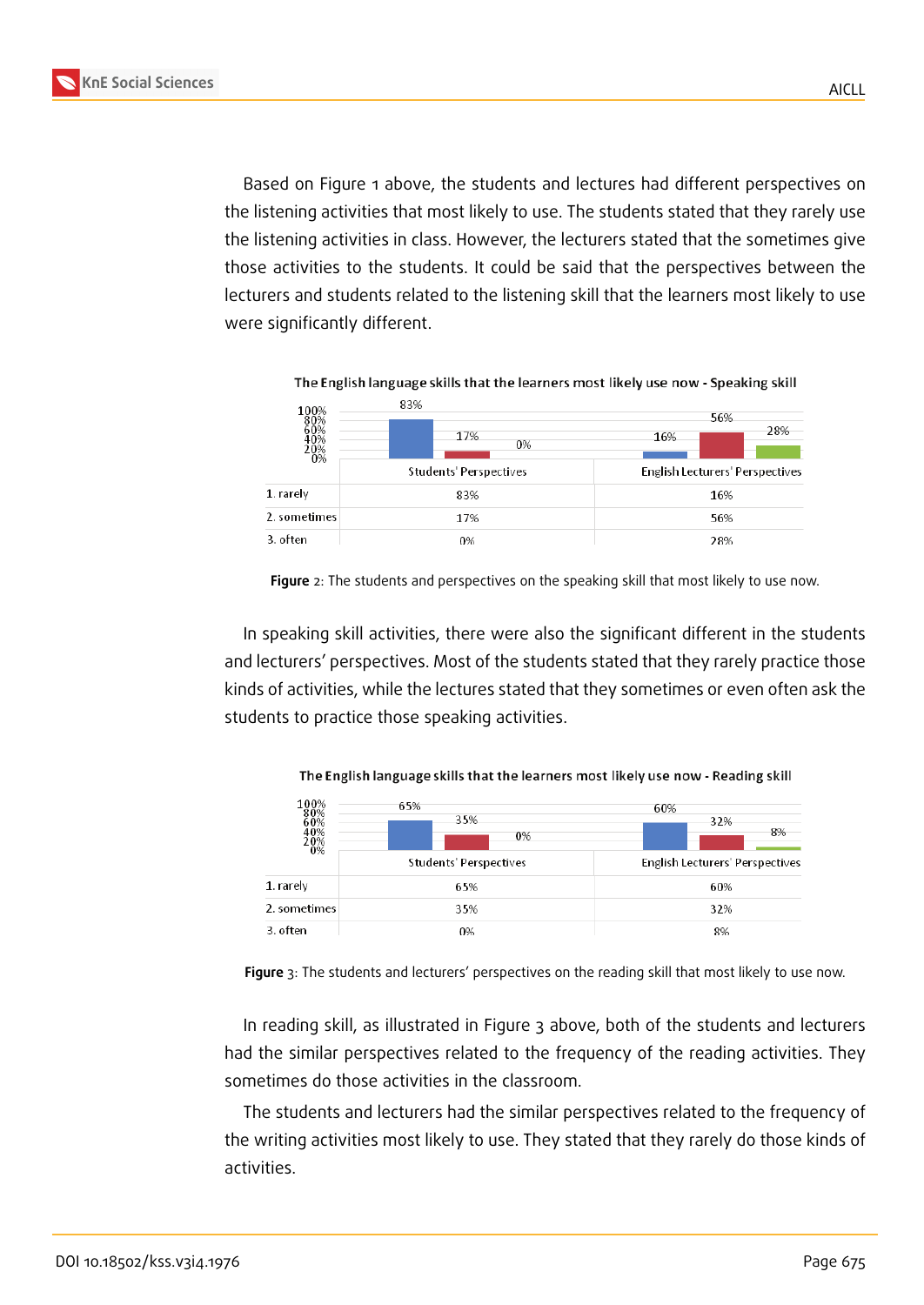| 100%<br>80%<br>60%<br>40%<br>20%<br>0% | 60%<br>39%<br>1%       | 52%<br>32%<br>16%               |  |  |
|----------------------------------------|------------------------|---------------------------------|--|--|
|                                        | Students' Perspectives | English Lecturers' Perspectives |  |  |
| 1. rarely                              | 60%                    | 52%                             |  |  |
| 2. sometimes                           | 39%                    | 32%                             |  |  |
| 3. often                               | 1%                     | 16%                             |  |  |

The English language skills that the learners most likely use now - Writing skill



#### **4.4. English language skills that the learners want or need to study**

In English language skills that the learners want or need to study, there were also similarities and differences perspectives between the students and lecturers. The explanation of the range number of the choices is explained as the necessity to conduct the training course related to the language skills which are given in the classroom. It is noted that 1: need a lot of training, 2: need training, and 3: no training needed. The similarities and differences were explained as follow.

|    |                        | The Enginemanguage binno that the rearners want or need to study - Elsterning binn |                                        |
|----|------------------------|------------------------------------------------------------------------------------|----------------------------------------|
|    | 100%                   | 71%                                                                                | 88%                                    |
|    | 0%                     | 29%<br>0%                                                                          | 12%<br>0%                              |
|    |                        | Students' Perspectives                                                             | <b>English Lecturers' Perspectives</b> |
| 1. | need a lot of training | 71%                                                                                | 12%                                    |
| 2. | need training          | 29%                                                                                | 88%                                    |
| 3. | no training needed     | 0%                                                                                 | 0%                                     |

The English language skills that the learners want or need to study - Listening skill

**Figure** 5: The students and lecturers' perspectives on the listening skill want or need to study.

<span id="page-7-0"></span>Based on Figure 5, the students and lecturers had the similar perspectives on the listening skill activities that should be trained. The students need a lot of training on those activities. However, the lecturers said that the students just need the training on all of those activiti[es](#page-7-0) in listening.

In speaking activities, the students and lecturers had the different perspectives on the training needed for the learners. The students said that they need a lot of training on speaking in the class and outside the class. However, the lecturers said that the students just need the training on all of those activities.

Also in reading activities, the students and lecturers had the different perspectives on the training needed for the learners. The students said that they need a lot of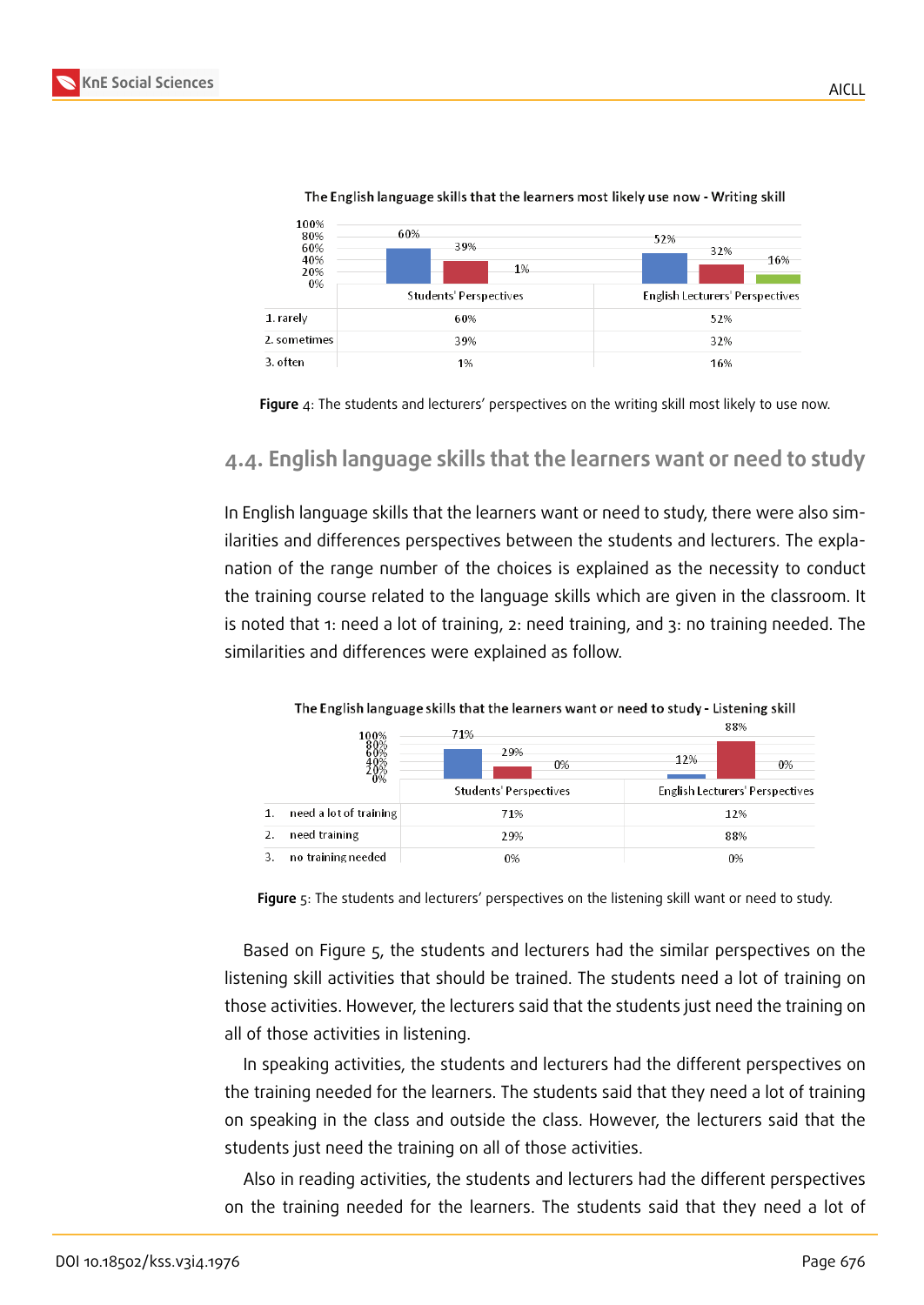|                        | 93%                    | 72%                                    |  |  |
|------------------------|------------------------|----------------------------------------|--|--|
|                        | 7%<br>0%               | 28%<br>0%                              |  |  |
| D%                     | Students' Perspectives | <b>English Lecturers' Perspectives</b> |  |  |
| need a lot of training | 93%                    | 28%                                    |  |  |
| need training<br>2.    | 7%                     | 72%                                    |  |  |
| no training needed     | 0%                     | 0%                                     |  |  |

#### The English language skills that the learners want or need to study - Speaking skill

**Figure** 6: The students and lecturers' perspectives on the speaking skill want or need to study.

The English language skills that the learners want or need to study - Reading skill

|    | 100%                   | 57%                           | 72%                                    |  |  |
|----|------------------------|-------------------------------|----------------------------------------|--|--|
|    |                        | 38%<br>5%                     | 16%<br>12%                             |  |  |
|    |                        | <b>Students' Perspectives</b> | <b>English Lecturers' Perspectives</b> |  |  |
| 1. | need a lot of training | 57%                           | 12%                                    |  |  |
| 2. | need training          | 38%                           | 72%                                    |  |  |
|    | no training needed     | 5%                            | 16%                                    |  |  |

**Figure** 7: The students and lecturers' perspectives on the reading skill want or need to study.

training on reading. However, the lecturers said that the students just need the training on all of those activities.



The English language skills that the learners want or need to study - Writing skill

**Figure** 8: The students and lecturers' perspectives on the writing skill want or need to study.

As illustrated in Figure 8, for most of the writing skills activities, the students and lecturers had the different perspectives between them. The students said that they need a lot of training on it, but the lecturers just said that the students just need training.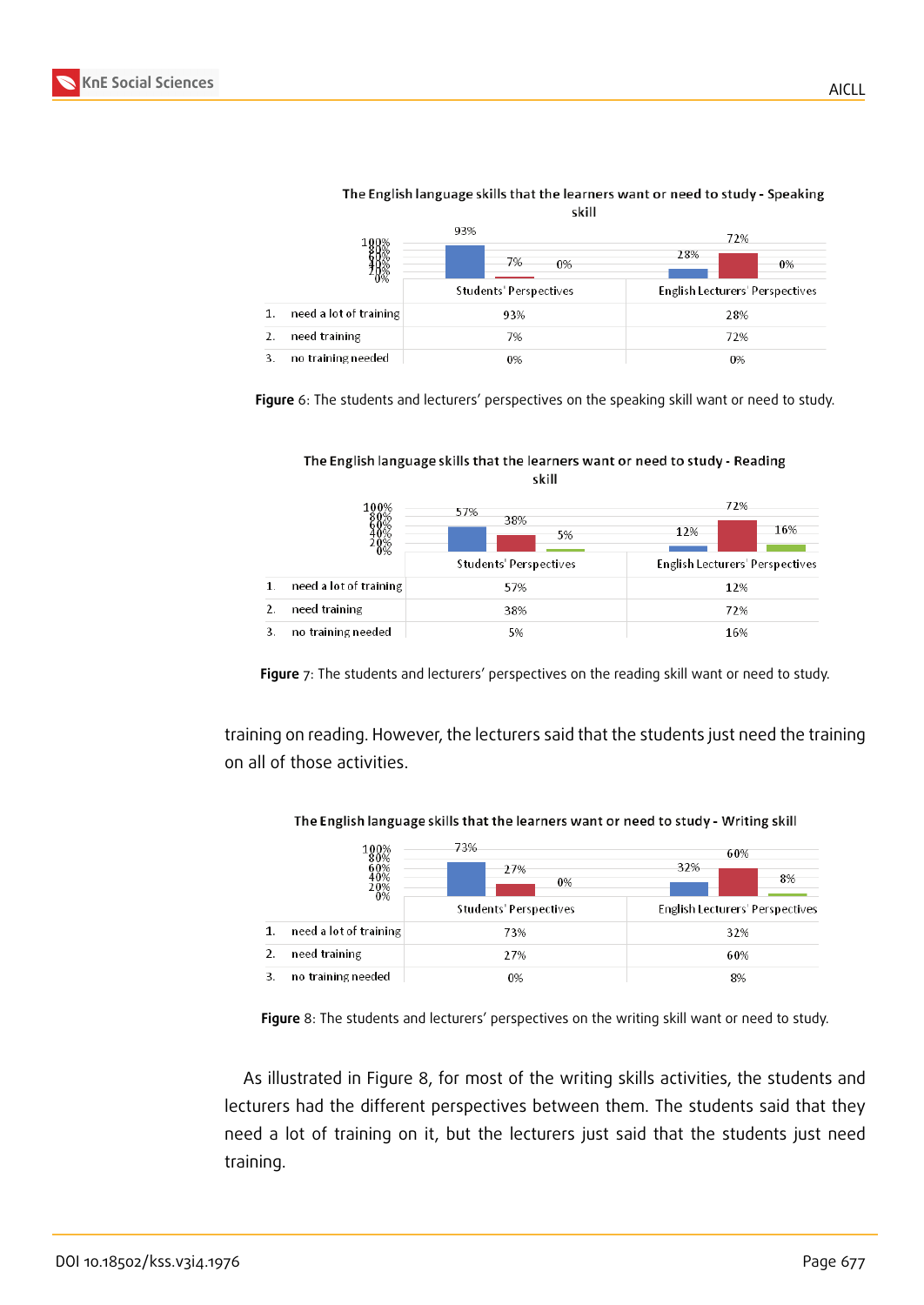

# **4.5. Learners' needs of English course materials**

The researchers also identified the similarities and differences between the students and lecturer's perspectives in term of the learners' needs of English course materials.



**Figure** 9: The students' and English lecturers' perspectives on the Purposes of the Learners' needs to learn English Course.

According to the figure, the similar perspectives from the students and lecturers related to the language skills was they agreed that speaking would be the main priority to learn followed by listening skill. However, they had the different perspectives on the reading and writing skill priority to learn. According to the students, reading should be placed as the thirds priority, while the lecturers had the reading skill the last priority.



**Figure** 10: The students and lecturers' perspectives on the English language be used in term of language content areas.

The students and lecturers also had different perspectives on the language content area that should be learned related to the grammar. The students choose grammar as the last priority, meanwhile, the lecturers chose it as the second priority after vocabulary.

# **5. Conclusions**

According to the calculations results of the different test of the two average data presented, it could be seen that in the column Levene's Test for Equality of Variances, in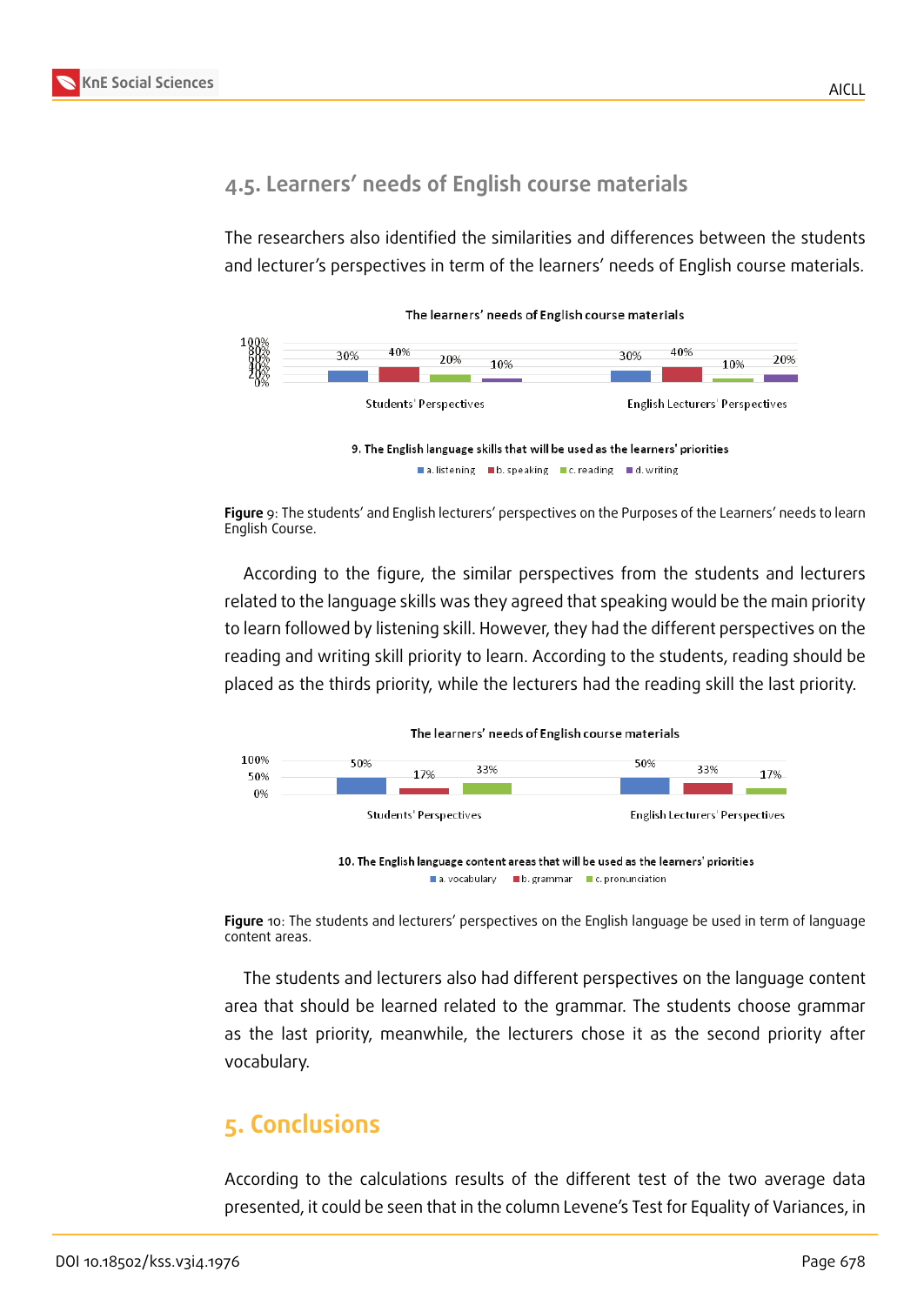**KnE Social Sciences**



term of the English language skills (LS) and content areas (LCA), they had a significance value of 0.939 and 0,459 ( $p > 0.05$ ). It showed that the two variances were not equal. Therefore, the use of variance to compare the average population (*t-test for Equality of Means*) in the *t-test*, should use *the equal variance assumed* based. At *equal variance assumed*, it was obtained that in the LS, the *t* value was 10.821 and a significance level of *p* = 0.000. Meanwhile, in LCA *t* value was 2,459 and a significance level of *p* = 0.019. Both of the results showed that  $p < 0.05$ , it meant that there were the differences perspectives and the level of LS and LCA between the Computer Engineering students and English lecturers of School of Applied Science of Telkom University (SAS Tel U).

In term of the learners' needs of English course materials, the difference perspectives between the students and lecturers were the *English language skills that the learners most likely to use now,* and *the English language skills that the learners want or need to study.* Then, they also had the different perspectives on *the earners' needs of English course materials in terms of the priority of the reading and writing skills,* and *the grammar and phonology areas.* For further researchers, it is better to conduct the qualitative interviews as the follow-up to explore the quantitative results in this research. In short, the qualitative findings would be used to describe, explain, refine, clarify, extend or argue quantitative results.

# **References**

- [1] Al-Tamimi, A & Shuib, M. (2009). Investigating the Learning Styles Preferences of ESL Learners-The Case of English Majors in Universiti Sains Malaysia. *Malaysian Journal of ELT Research,* 5: 1-52.
- [2] Basturkmen, H. (2010). *Developing Courses in English for Specific Purposes World Journal*. Hampshire: Palgrave MacMillan.
- [3] Cohen, L., Mannion, L., & Morrison, K. (2011). *Research Methods in Education (7*ℎ *ed.)*. Routledge Falmer: London.
- [4] Dana. (2015). Communicative Strategies in Teaching English for Specific Purposes World Journal. *The Proceedings of the International Conference European Integration - Between Tradition and Modernity* (pp. 642 – 647). Tîrgu-Mureş Romania.
- [5] Hutchinson, T., and Waters, A. (2010). *English for Specific Purposes: A Learning Centered Approach*. Cambridge: Cambridge University Press.
- [6] Lesiak-Bielawska, E. D. (2015). Key Aspects of ESP Materials Selection and Design. *English for Specific Purposes World Journal*, 46: 1-26.
- [7] Mansouri, A. N. H. (2010). Teaching English to Students of Science and Technology. *Sino-US English Teaching Journal,* 7 (2), pp. 17-29.